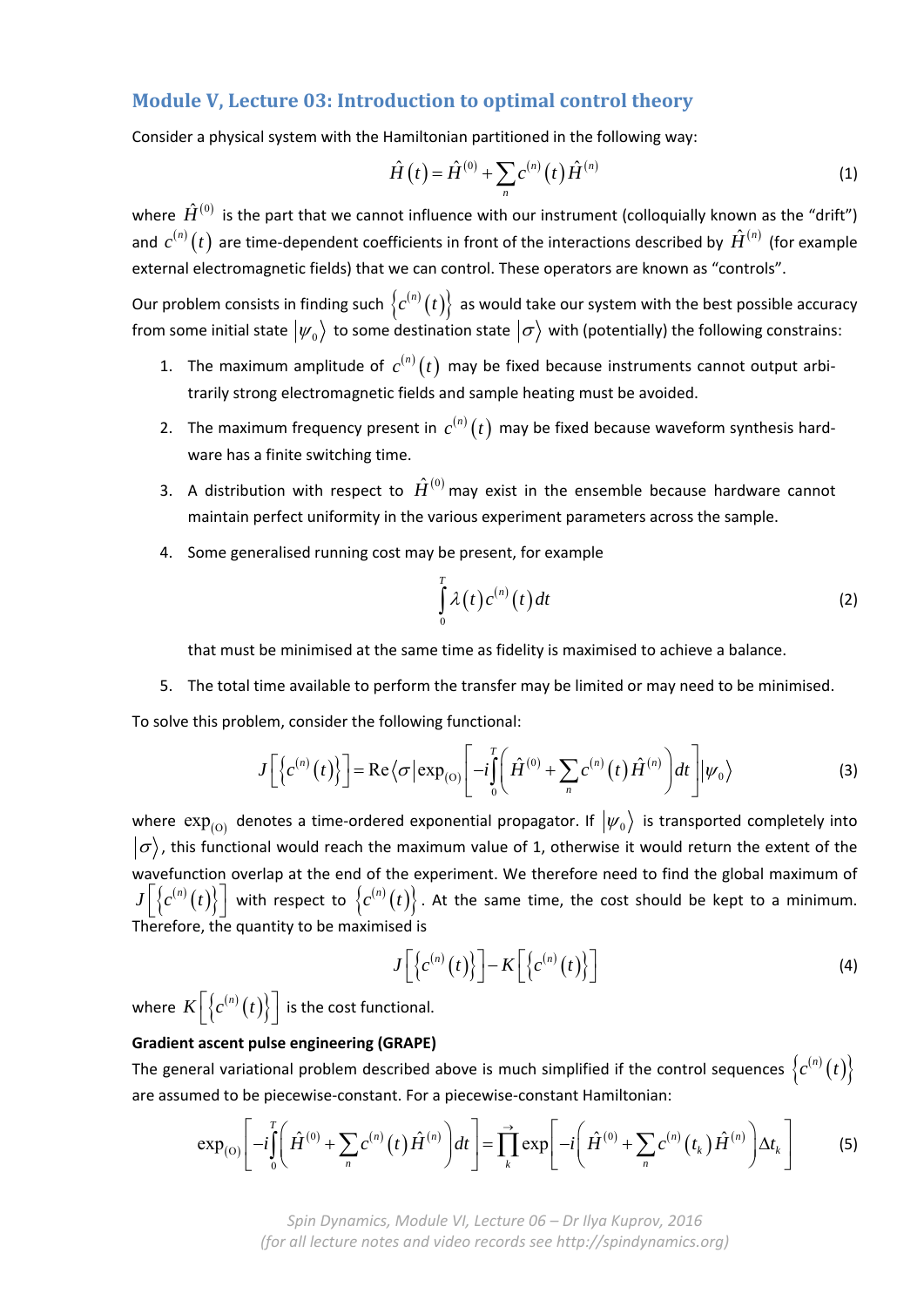where the arrow indicates a time-ordered product and  $\Delta t_k$  is the duration of the *k*-th time interval. The simulation may therefore be carried out by sequentially multiplying the time slice propagators into the initial condition:

$$
|\psi_k\rangle = \hat{U}_k \hat{U}_{k-1} \cdots \hat{U}_2 \hat{U}_1 | \psi_0 \rangle
$$
  

$$
\hat{U}_k = \exp\left[-i\left(\hat{H}^{(0)} + \sum_n c^{(n)}(t_k) \hat{H}^{(n)}\right) \Delta t_k\right]
$$
 (6)

Let us now change notation: we will put  $c^{(n)}(t_k)$  =  $c_k^{(n)}$  and, for simplicity assume that all time intervals  $\Delta t_k$  are of the same duration  $\Delta t$  . The expression for our fidelity functional then becomes:

$$
J = \langle \sigma | \hat{U}_{k} \hat{U}_{k-1} \cdots \hat{U}_{2} \hat{U}_{1} | \psi_{0} \rangle
$$
  

$$
\hat{U}_{k} = \exp \left[ -i \left( \hat{H}^{(0)} + \sum_{n} c_{k}^{(n)} \hat{H}^{(n)} \right) \Delta t \right]
$$
 (7)

The arrays  $\left\{ c_{k}^{(n)}\right\}$  are now vectors of finite dimension and we can use standard non-linear optimisation theory to find the maximum of *J* in their space. What we would need for that, however, is the gradient of  $J$  with respect to  $\left\{c^{(n)}_k\right\}$  . The task is therefore narrowed down to computing  $\left.\partial J\right/\!\partial c^{(n)}_k$  .

The property that makes GRAPE algorithm very efficient is the fact that the only thing in Equation (7) that depends on  $c_k^{(n)}$  is  $\hat{U}_k$  . All other slice propagators do not depend on  $\,c_k^{(n)}$  . Therefore, the following very efficient scheme may be used for computing the gradient:

$$
J = \langle \sigma | \hat{U}_{k} \hat{U}_{k-1} \cdots \hat{U}_{k+l} \hat{U}_{k} \overbrace{\hat{U}_{k-1} \cdots \hat{U}_{2}}^{\text{propagate forward from source}} \hat{U}_{1} | \psi_{0} \rangle
$$
  
\n
$$
\begin{bmatrix}\n\frac{\partial}{\partial c_{k}^{(n)}} U_{k} \\
\vdots \\
\frac{\partial}{\partial c_{k}^{(n)}} U_{k}\n\end{bmatrix}
$$
\n
$$
J = \underbrace{\langle \sigma | \hat{U}_{k} \hat{U}_{k-1} \cdots \hat{U}_{k+1}}_{\text{propagate backward from destination}} \hat{U}_{k} \hat{U}_{k-1} \cdots \hat{U}_{2} \hat{U}_{1} | \psi_{0} \rangle
$$
\n(8)

This essentially means that the system trajectory needs to be calculated forward (from the initial condi‐ tion) and backward (from the destination state), and then scalar products between the pieces of the two trajectories should be taken with the propagator derivative at each step. Therefore, only two trajectory evaluations are necessary ( $K$  matrix exponentials because they can be re-used) and  $NK$  matrix exponential derivatives, where  $K$  is the number of points in the trajectory and  $N$  is the number of control operators. The computational cost of this remarkably efficient procedure should be compared to the cost of computing the same gradient with finite differences: at least NK trajectory evaluations, meaning  $NK^2$  matrix exponentials. This efficiency is the primary reason why GRAPE procedure is so popular.

The remaining task is to calculate the derivatives of the propagators in Equation (7) with respect to the control coefficients. We will simplify notation somewhat and define

$$
\hat{H}_k = \hat{H}^{(0)} + \sum_n c_k^{(n)} \hat{H}^{(n)}
$$
\n(9)

We are looking to compute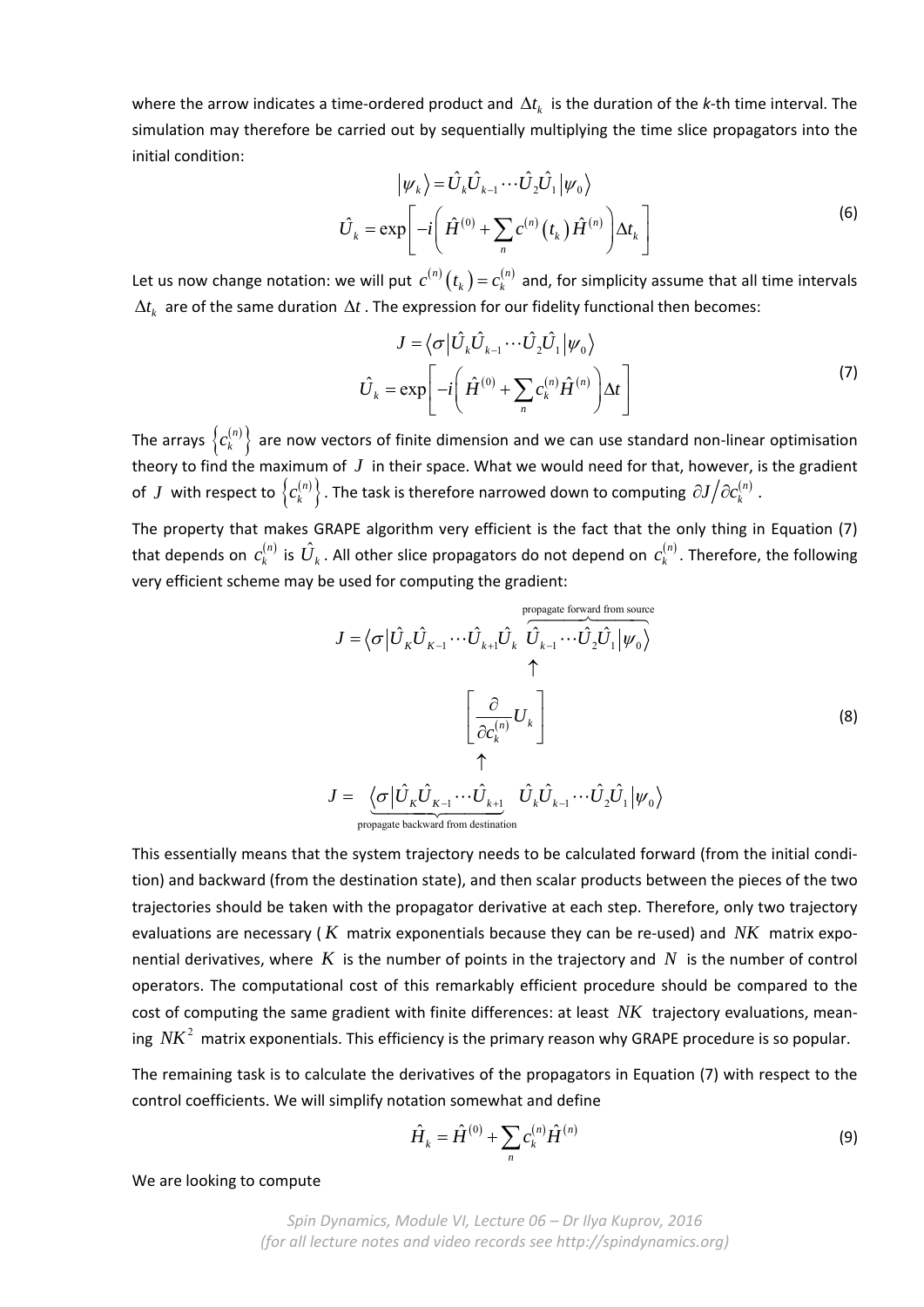$$
\frac{\partial}{\partial c_k^{(n)}} \exp\left(-i\hat{H}_k \Delta t\right) \tag{10}
$$

That is a straightforward procedure for which three popular methods exist:

1. Differentiate a power series (Taylor, Chebyshev, Newton, *etc.*). In the case of Taylor series:

$$
\frac{\partial}{\partial c_k^{(n)}} \exp\left(-i\hat{H}_k \Delta t\right) = \frac{\partial}{\partial c_k^{(n)}} \sum_{m=0}^{\infty} \frac{\left(-i\Delta t\right)^m}{m!} \hat{H}_k^m =
$$
\n
$$
= \sum_{m=0}^{\infty} \frac{\left(-i\Delta t\right)^m}{m!} \frac{\partial}{\partial c_k^{(n)}} \underbrace{\left(\hat{H}_k \hat{H}_k \cdots \hat{H}_k\right)}_{m \text{ times}} =
$$
\n
$$
= \sum_{m=0}^{\infty} \frac{\left(-i\Delta t\right)^m}{m!} \sum_{l=1}^m \left(\hat{H}_k \hat{H}_k \cdots \underbrace{\hat{H}_l^{(n)}}_{l^{\text{th}} \text{ position}} \cdots \hat{H}_k\right)
$$
\n(11)

This expression has the downside of involving the double summation, this makes the evalua‐ tion procedure quite slow.

2. Use a commutator series. We can rotate summation indices in Equation (11) to get the following single-sum expression (the derivation is too long to be reproduced here):

$$
\frac{\partial}{\partial c_k^{(n)}} \exp\left(-i\hat{H}_k \Delta t\right) = \exp\left(-i\hat{H}_k \Delta t\right) \sum_{m=0}^{\infty} \frac{\left(-i\Delta t\right)^m}{m!} \left[\hat{H}_k, \hat{H}^{(n)}\right]_m
$$
\n(12)

where  $[A, B]_m$  denotes an *m*-fold nested commutator and  $[A, B]_0 = B$  . This expression is faster to compute than Equation (11), but it is still inconvenient because a nested commutator series is involved.

3. The most convenient practical route to the matrix exponential derivative is to use auxiliary matrices. The following relations will be given here without proof:

$$
\begin{bmatrix}\n\hat{U}_{k} & \frac{\partial \hat{U}_{k}}{\partial c_{k}^{(n)}} & \hat{S}_{k}^{(n,m)} \\
0 & \hat{U}_{k} & \frac{\partial \hat{U}_{k}}{\partial c_{k}^{(m)}} \\
0 & 0 & \hat{U}_{k}\n\end{bmatrix} = \exp\left[-i\begin{bmatrix}\n\hat{H}_{k} & \hat{H}^{(n)} & 0 \\
0 & \hat{H}_{k} & \hat{H}^{(m)} \\
0 & 0 & \hat{H}_{k}\n\end{bmatrix}\right]\n\rightarrow \frac{\partial^{2} \hat{U}_{k}}{\partial c_{k}^{(n)} \partial c_{k}^{(m)}} = \hat{S}_{k}^{(n,m)} + \hat{S}_{k}^{(m,n)}\n\tag{13}
$$

This method is currently the default in Spinach.

Whichever method is used, the result is the gradient of the fidelity functional with respect to the control sequence. Any of the numerous gradient-based optimisation methods (gradient descent, conjugate gradients, BFGS, *etc.*) may then be used to drive the fidelity to the maximum. Recent literature suggests that the Newton‐Raphson method, which also uses second derivative information, performs best.

## **Instrument response functions**

Another relevant problem is that the control sequence that the computer emits might not necessarily be the sequence that the sample actually experiences  $-$  the numerous cables and amplifiers inevitably introduce som distortions. In the linear response approximation, the "ideal" control sequence  $s(t)$  and